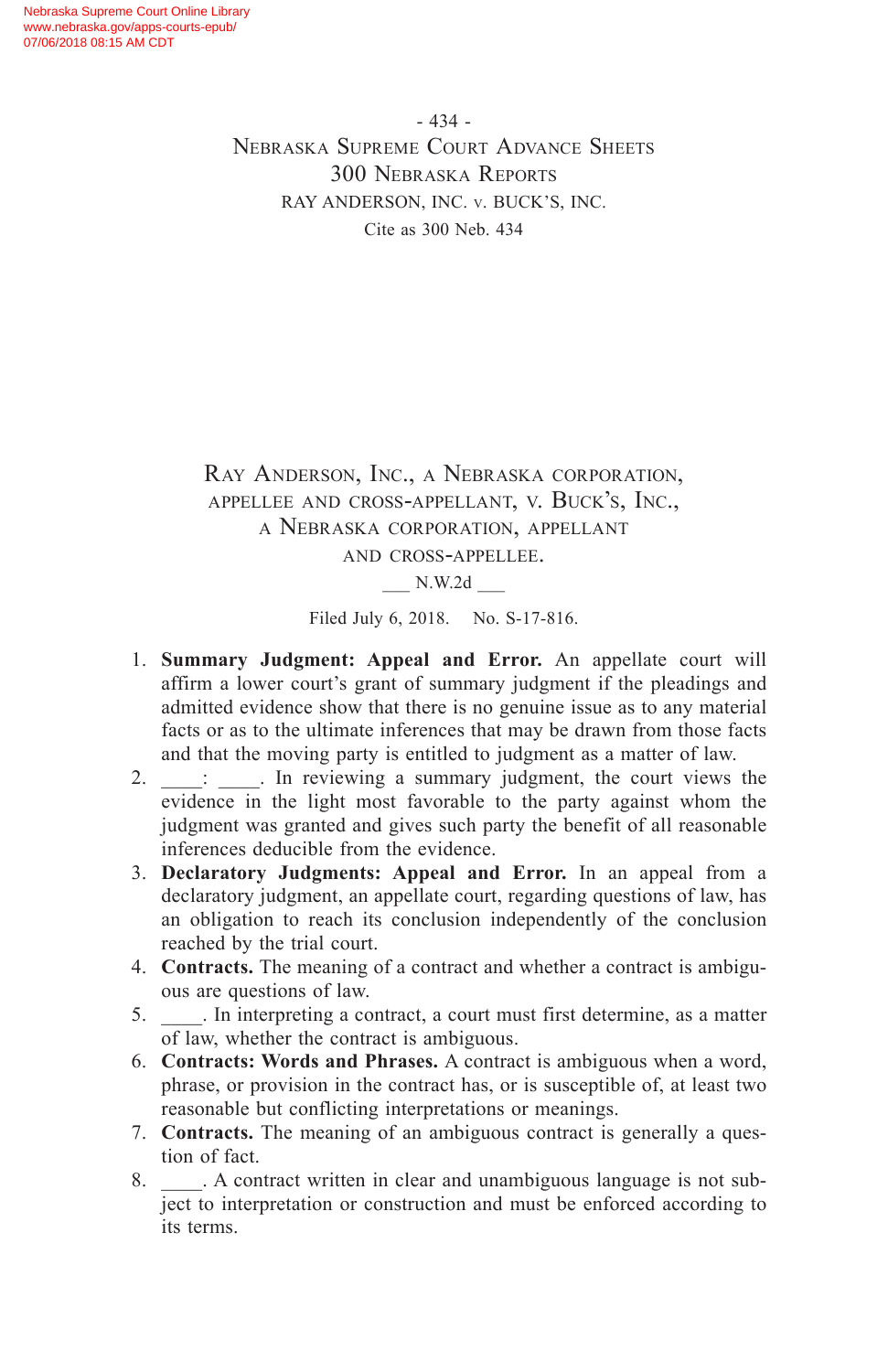#### - 435 -

### Nebraska Supreme Court Advance Sheets 300 Nebraska Reports RAY ANDERSON, INC. v. BUCK'S, INC. Cite as 300 Neb. 434

- 9. The court must accord clear terms their plain and ordinary meaning as an ordinary or reasonable person would understand them.
- 10. The fact that the parties have suggested opposite meanings of a disputed instrument does not necessarily compel the conclusion that the instrument is ambiguous.
- 11. A court is not free to rewrite a contract or to speculate as to terms of the contract which the parties have not seen fit to include.
- 12. Extrinsic evidence is not permitted to explain the terms of a contract that is unambiguous.
- 13. Instruments made in reference to and as part of the same transaction are to be considered and construed together.
- 14. **Appeal and Error.** An appellate court is not obligated to engage in an analysis that is not necessary to adjudicate the case and controversy before it.

Appeal from the District Court for Douglas County: Gary B. Randall, Judge. Affirmed.

Stephen M. Kalhorn, Benjamin W. Hulse, of Blackwell Burke, P.A., and John P. Passarelli, of Kutak Rock, L.L.P., for appellant.

Aaron F. Smeall and Jacob A. Acers, of Smith, Slusky, Pohren & Rogers, L.L.P., for appellee.

Heavican, C.J., Miller-Lerman, Cassel, Stacy, Funke, and PAPIK, JJ., and DAUGHERTY, District Judge.

DAUGHERTY, District Judge.

In this declaratory judgment action, the district court for Douglas County determined that a contract between Ray Anderson, Inc. (Anderson), and Buck's, Inc., to supply "BP-branded" motor fuel did not prevent Anderson from contracting with a competitor, Western Oil, Inc., to rebrand fuel sold at some of Anderson's facilities. The court further found that Buck's held a unilateral right to terminate the fuel supply agreement. Upon our de novo review, we reach the same conclusion. Therefore, we affirm.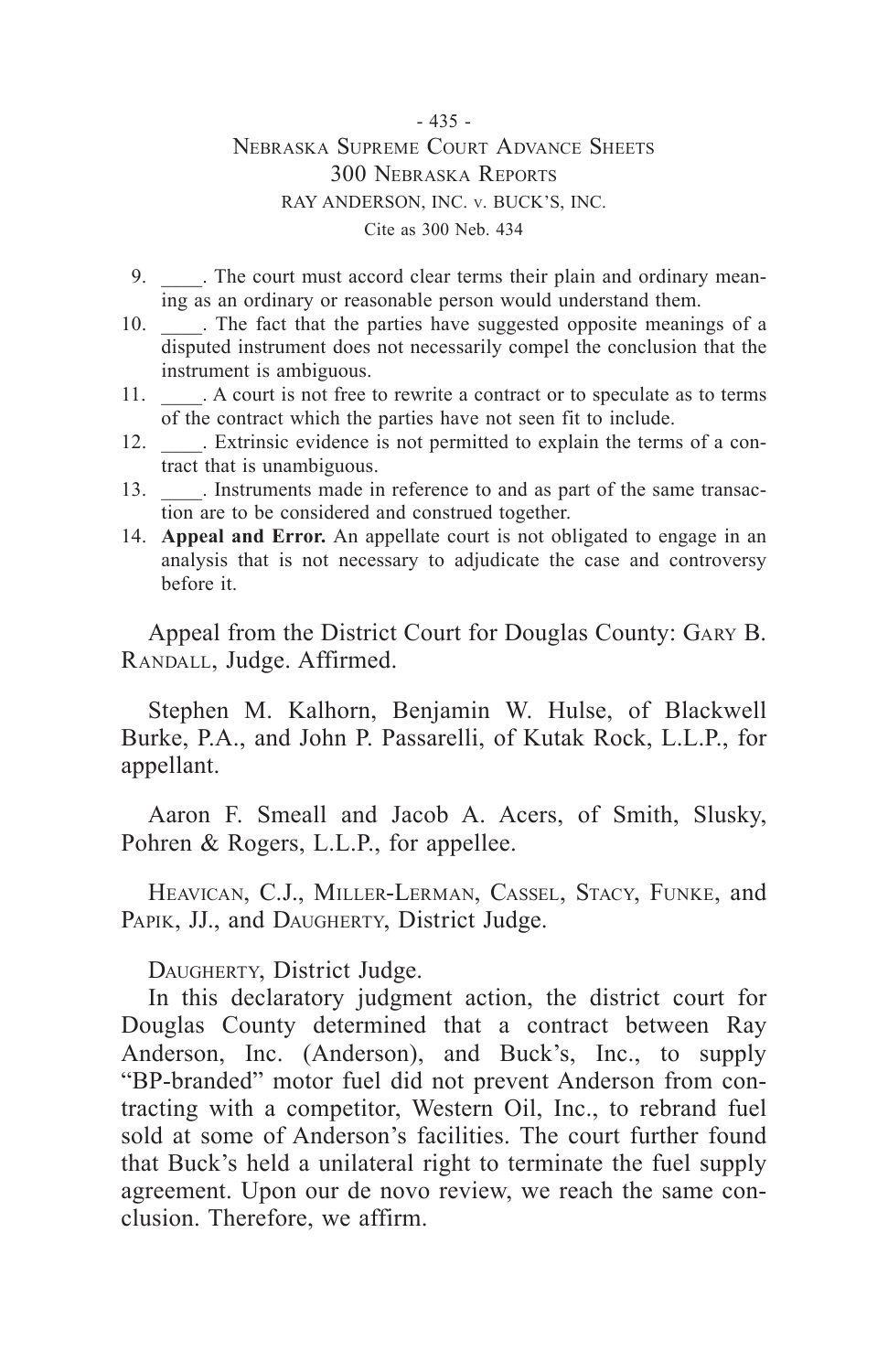### - 436 - Nebraska Supreme Court Advance Sheets 300 Nebraska Reports RAY ANDERSON, INC. v. BUCK'S, INC. Cite as 300 Neb. 434

## BACKGROUND

### PARTIES AND GOVERNING CONTRACTS

Anderson is a Nebraska corporation operating retail gasoline stations and convenience stores in Omaha, Nebraska. Buck's is a Nebraska corporation which also operates retail gasoline stations in Omaha. In addition, Buck's acts as a "jobber" by purchasing fuel from BP Products North America Inc. (BP) and selling BP-branded fuel to individual gasoline stations, including to some of Anderson's stations.

Before Anderson entered into the BP-branded fuel supply contract with Buck's, Anderson was also a "jobber" and had purchased BP-branded gasoline directly from BP. In 2007, Anderson was unable to meet its gasoline sales commitments to BP and incurred \$840,000 in volume fees. Buck's agreed to "bail out" Anderson and assumed Anderson's contractual rights and obligations under its "jobber" agreement with BP.

On July 30, 2007, the parties entered into a series of agreements. The parties executed a "Jobber Purchase and Sale Agreement," in which Buck's agreed to (1) pay Anderson \$300,000, (2) assume Anderson's \$840,000 liability to BP, and (3) assume Anderson's volume sales commitments to BP. The parties also entered into a fuel supply contract entitled the "Subjobber Supply Agreement" (the Agreement), which incorporated a rider entitled the "Electronic Dealer Delivery Plan" (the EDDP). The parties' rights under the Agreement are at issue in this appeal.

In December 2015, Anderson negotiated terms with Western Oil, a competitor of BP, to sell Shell Oil Company-branded gasoline at four of Anderson's stations. Anderson claims that on January 11, 2016, it informed Buck's of its agreement with Western Oil. Buck's issued cease-and-desist letters to Anderson and Western Oil the following day. The letter Buck's sent to Anderson stated:

Buck's . . . and . . . Anderson executed [the] Agreement . . . .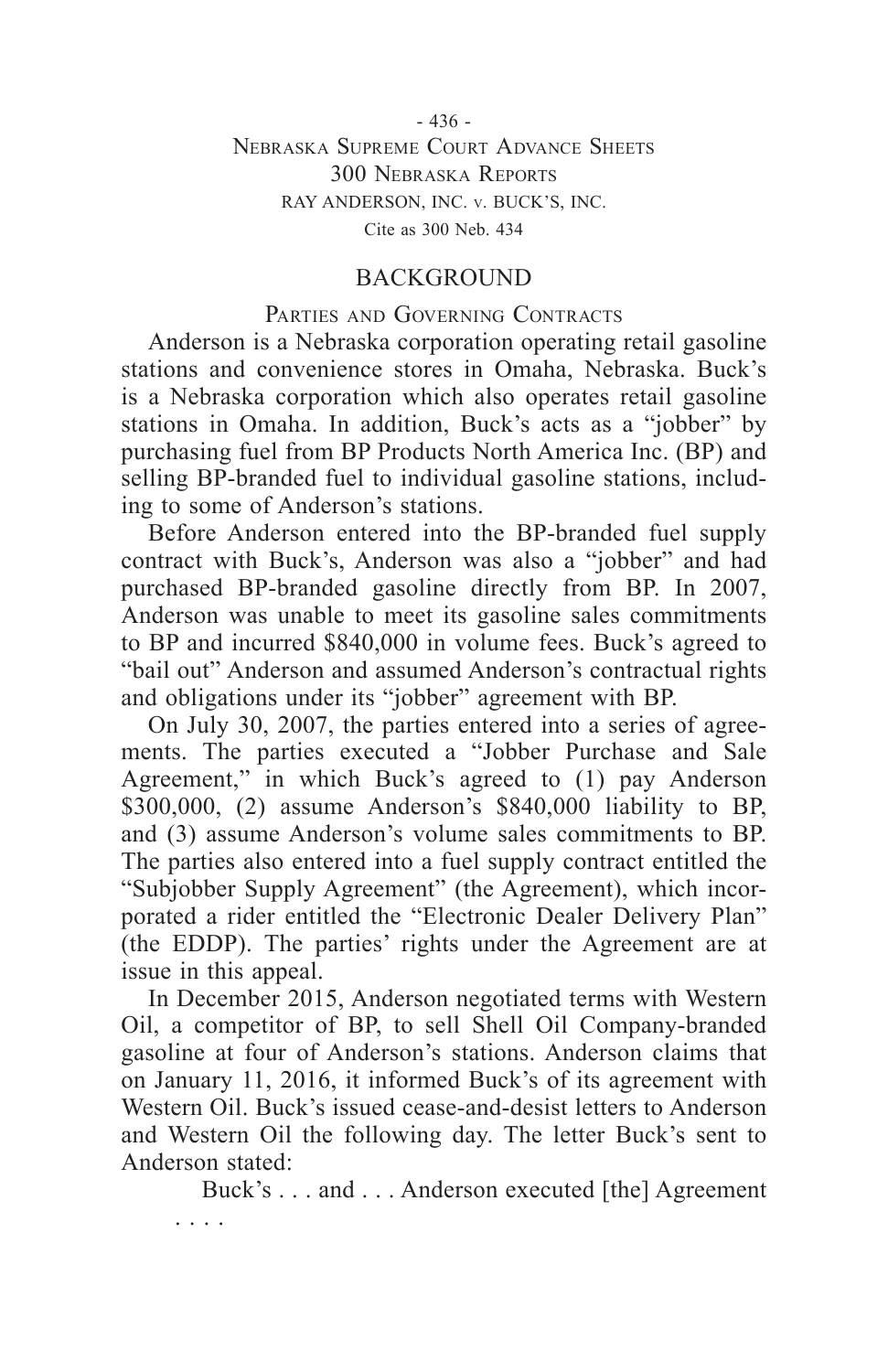It has been brought to our attention that you may be contemplating the breach of [the] Agreement by entering into a like contract with other suppliers.

. . . . . . . Paragraph 20(b) of the Agreement imposes upon you an affirmative duty to avoid entering into an agreement with other suppliers, which would breach [the] Agreement.

Anderson filed suit seeking a declaration that it was not prohibited from rebranding under the Agreement, and Buck's counterclaimed, seeking a declaration that the Agreement required Anderson to buy BP-branded fuel and damages for anticipatory repudiation.

# District Court Proceedings

Anderson's complaint requested the court to declare, pursuant to Nebraska's Uniform Declaratory Judgments Act, Neb. Rev. Stat. §§ 25-21,149 to 25-21,164 (Reissue 2016), the rights of the parties under the Agreement; to find that the Agreement does not prohibit Anderson from withdrawing and rebranding some of its facilities; and to determine that if Anderson sought to terminate the Agreement, it could do so upon reasonable notice.

The answer and counterclaim filed by Buck's alleged that the Agreement requires Anderson to buy BP-branded fuel from Buck's for sale at Omaha-area facilities identified in the Agreement. The counterclaim stated, "Read together, Paragraphs 20(b) and 36 [of the Agreement] impose an affirmative duty on [Anderson] to . . . avoid discontinuing . . . the sale of [Buck's]-supplied BP-branded gasoline." It further stated, "[Anderson's] affirmative duty is extremely important to [Buck's]," and "[t]his re-branding will send the message to potential customers that [Anderson] endorses another brand, and no longer stands by BP." Buck's claimed Anderson's agreement with Western Oil constituted a material breach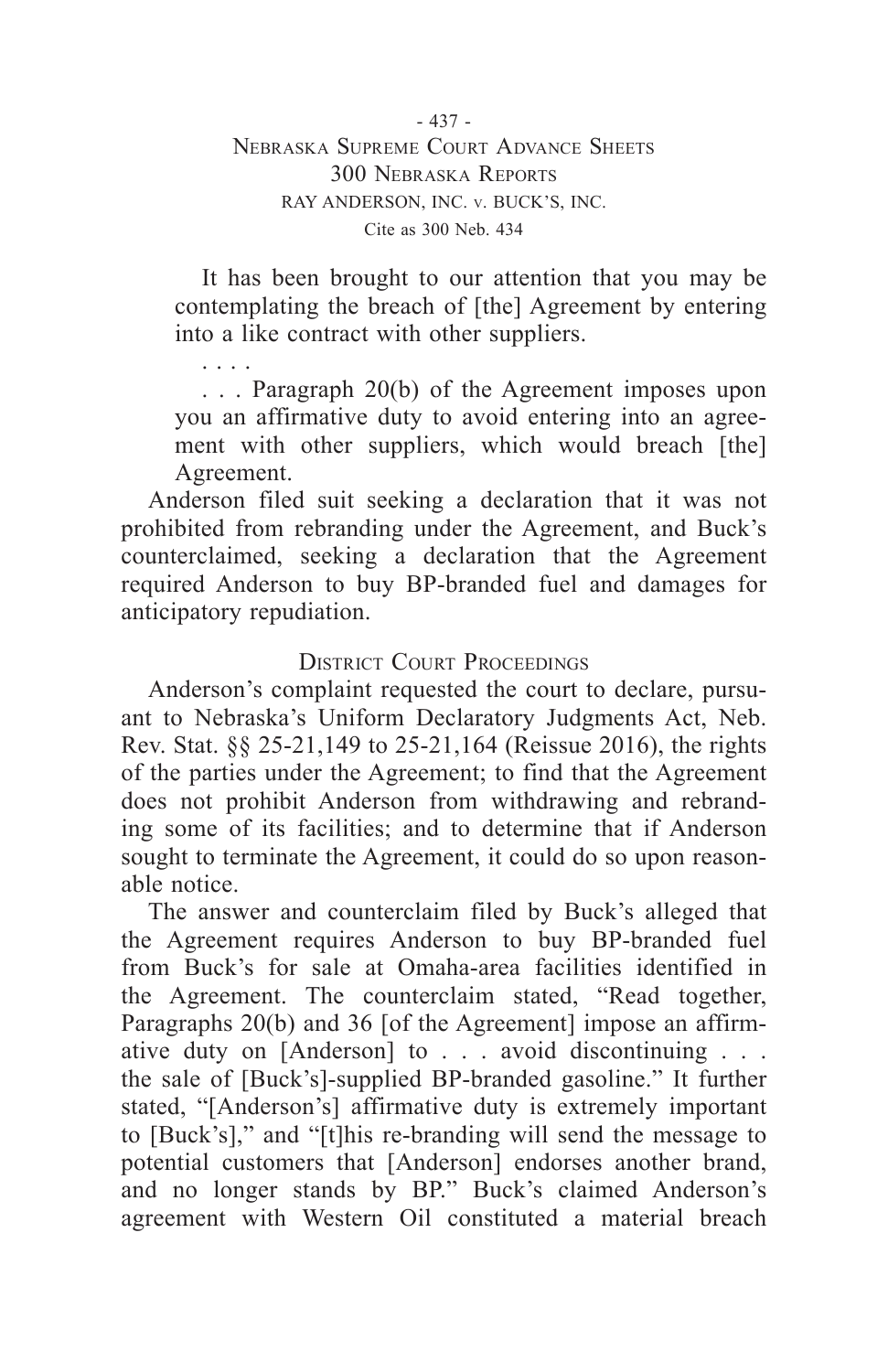of the Agreement and requested declaratory relief, injunctive relief, and monetary damages.

Both parties moved for summary judgment on their declaratory judgment claims, and following a hearing, the district court granted Anderson's motion and denied the motion filed by Buck's. In considering the motion filed by Buck's, the court analyzed provisions within the Agreement, including section 19, titled "Grounds for Termination and Nonrenewal"; section 20(b), found under the section titled "Procedures for Termination or Nonrenewal"; and section 36, titled "Franchise Relationship." The court found it was unclear whether these provisions of the Agreement could be construed together to support the position of Buck's, and stated that "the Agreement itself is, at the very least, ambiguous as to whether Anderson rebranding its stations would violate Section 20(b) of the Agreement." Based upon its review of the Agreement alone, the court denied the motion filed by Buck's.

 The court continued its analysis and discussed provisions of the EDDP in reviewing Anderson's motion. The court pointed to section 12 of the EDDP, titled "Independent Business," which provides that "[n]othing herein shall obligate [Buck's] to sell or [Anderson] to purchase products, nor preclude [Anderson] from selling competitive-brand products . . . provided there occurs no infringement of [the] Branded Trade Identities" of Buck's. The court determined that section 12 of the EDDP was clear and unambiguous and that the Agreement and the EDDP must be read together as a whole. The court concluded that "nothing within either the Agreement or the EDDP prohibits Anderson from selling competitivebrand products."

The court then found that even if Buck's interpretation of its rights under the Agreement were correct, the EDDP provides that "in the event of a conflict between [the Agreement and the EDDP], the terms of the [EDDP] shall supersede any conflicting provisions elsewhere." The court found Anderson's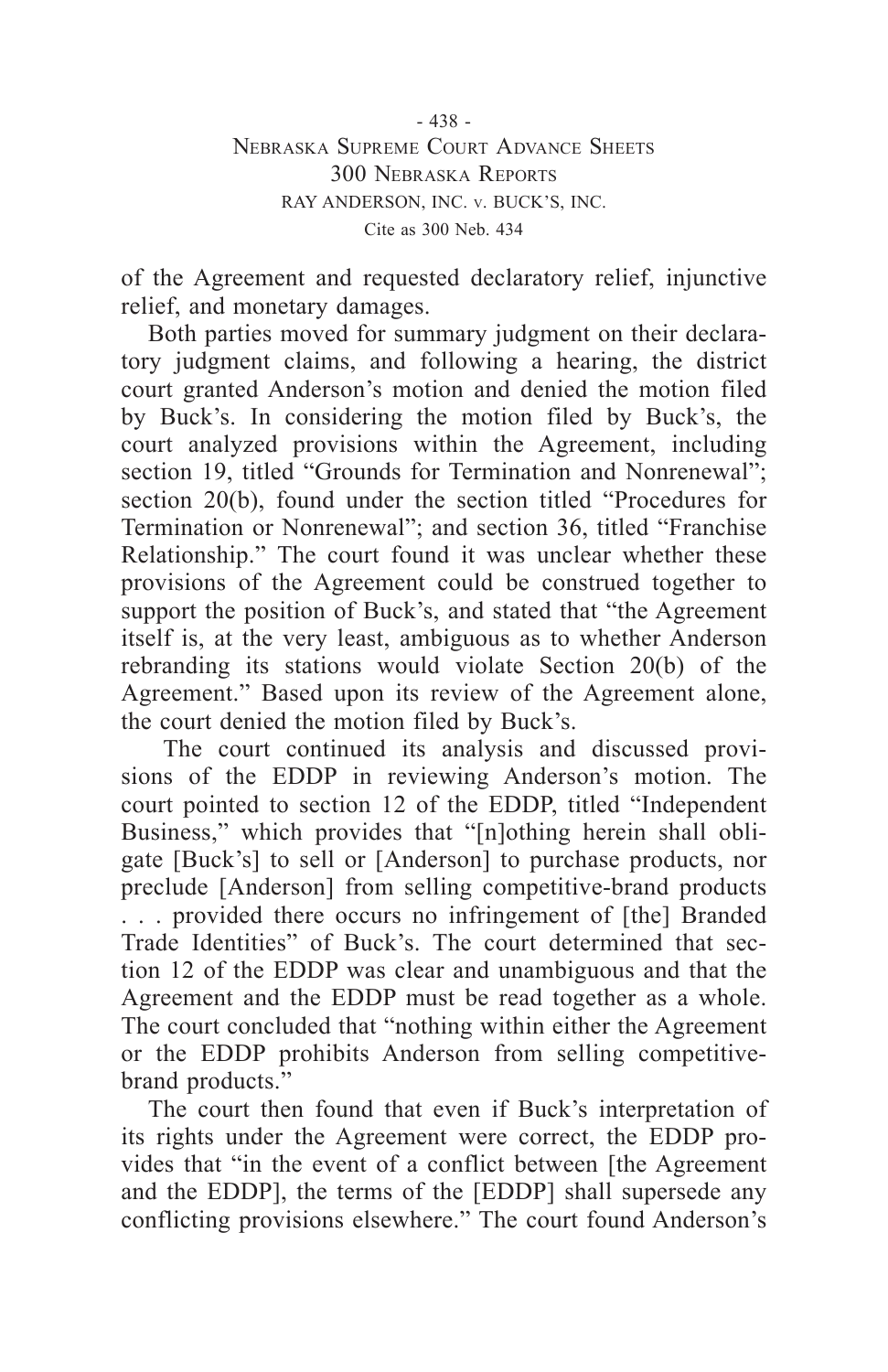right to rebrand under section 12 of the EDDP controlled over any affirmative duty to avoid rebranding imposed by the Agreement.

In a separate order, the court rejected Anderson's argument that it may terminate the Agreement upon reasonable notice. The court determined that the Agreement grants Buck's "an unambiguous and valid unilateral right of termination." The court stated, "Anderson cannot, by invoking [its] contracted for right to rebrand, also circuitously assume the uncontracted for power to terminate the Agreement."

Buck's appealed, Anderson filed a cross-appeal, and we moved the appeals to our docket.

# ASSIGNMENTS OF ERROR

Buck's assigns, restated, that the district court erred by (1) interpreting the Agreement in a way to permit Anderson to discontinue buying BP-branded fuel from Buck's and commence buying Shell Oil Company-branded fuel from a thirdparty suppler, notwithstanding affirmative duties imposed upon Anderson by the Agreement; (2) finding that the EDDP released Anderson of its obligation to buy fuel from Buck's and concluding that the EDDP superseded conflicting provisions in the Agreement; and (3) failing to resolve contractual ambiguities through a trial.

On cross-appeal, Anderson assigns that the district court erred by (1) finding that Anderson has no right to terminate the Agreement and the EDDP and (2) failing to find that Anderson can terminate upon reasonable notice.

## STANDARD OF REVIEW

[1,2] An appellate court will affirm a lower court's grant of summary judgment if the pleadings and admitted evidence show that there is no genuine issue as to any material facts or as to the ultimate inferences that may be drawn from those facts and that the moving party is entitled to judgment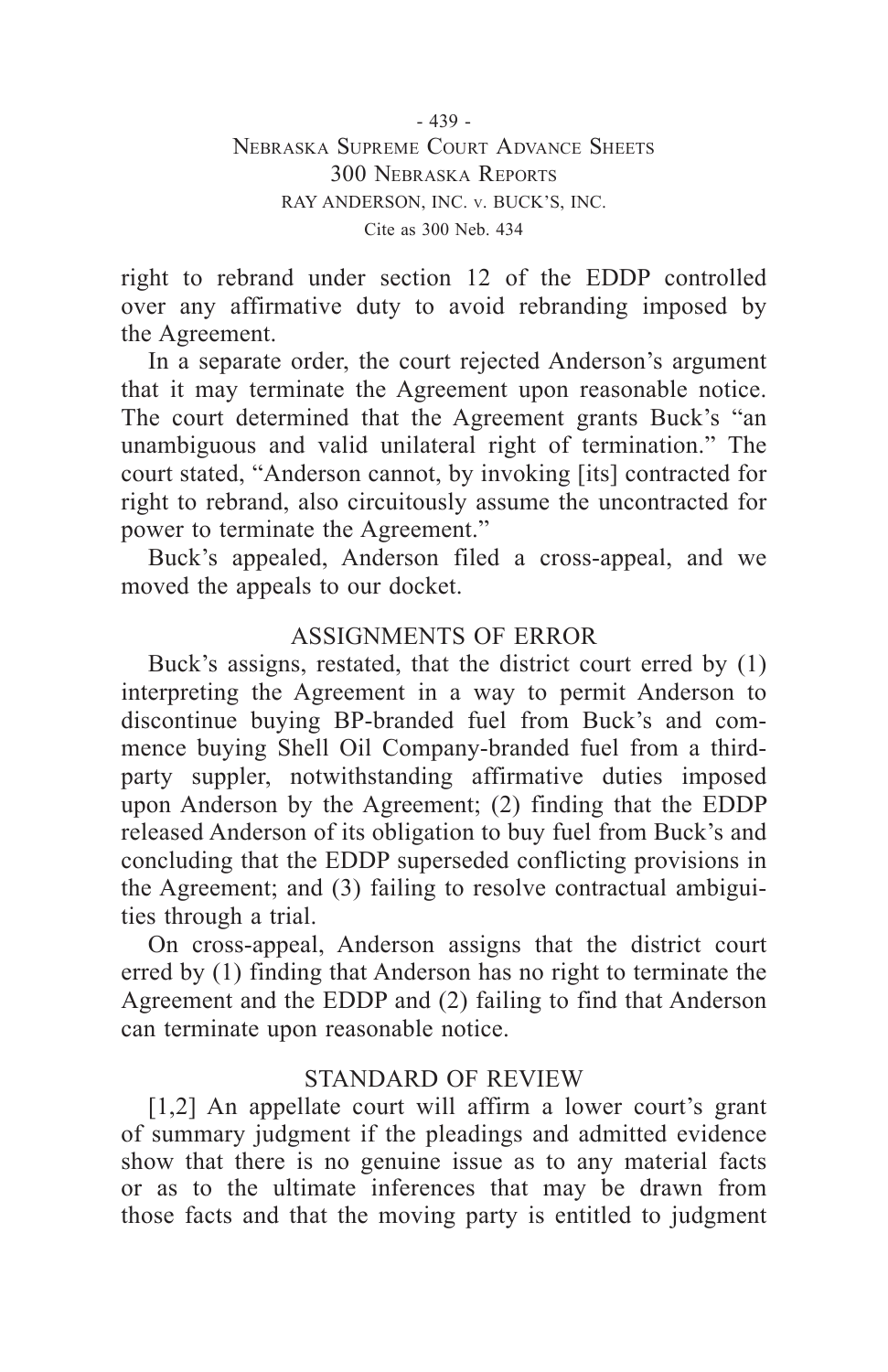as a matter of law.<sup>1</sup> In reviewing a summary judgment, the court views the evidence in the light most favorable to the party against whom the judgment was granted and gives such party the benefit of all reasonable inferences deducible from the evidence  $2$ 

[3,4] In an appeal from a declaratory judgment, an appellate court, regarding questions of law, has an obligation to reach its conclusion independently of the conclusion reached by the trial court.<sup>3</sup> The meaning of a contract and whether a contract is ambiguous are questions of law.4

## ANALYSIS

We first address the appeal filed by Buck's regarding the issue of whether the Agreement and the EDDP prevent Anderson from rebranding fuel sold at some of its stations. We then address Anderson's cross-appeal regarding the issue of whether Anderson has a contractual right to terminate the Agreement. In both appeals, we find the plain language of the Agreement and the EDDP compels affirmance of the district court's decision.

[5-7] In interpreting a contract, a court must first determine, as a matter of law, whether the contract is ambiguous.<sup>5</sup> A contract is ambiguous when a word, phrase, or provision in the contract has, or is susceptible of, at least two reasonable but conflicting interpretations or meanings.<sup>6</sup> The meaning of an ambiguous contract is generally a question of fact.<sup>7</sup>

<sup>2</sup> *Id.*

- <sup>6</sup> *Id.*
- <sup>7</sup> *Id.*

<sup>1</sup> *Walters v. Colford*, 297 Neb. 302, 900 N.W.2d 183 (2017).

<sup>3</sup> *State Farm Mut. Auto. Ins. Co. v. Allstate Ins. Co.*, 268 Neb. 439, 684 N.W.2d 14 (2004).

<sup>4</sup> *Facilities Cost Mgmt. Group v. Otoe Cty. Sch. Dist.*, 291 Neb. 642, 868 N.W.2d 67 (2015).

<sup>5</sup> *Id.*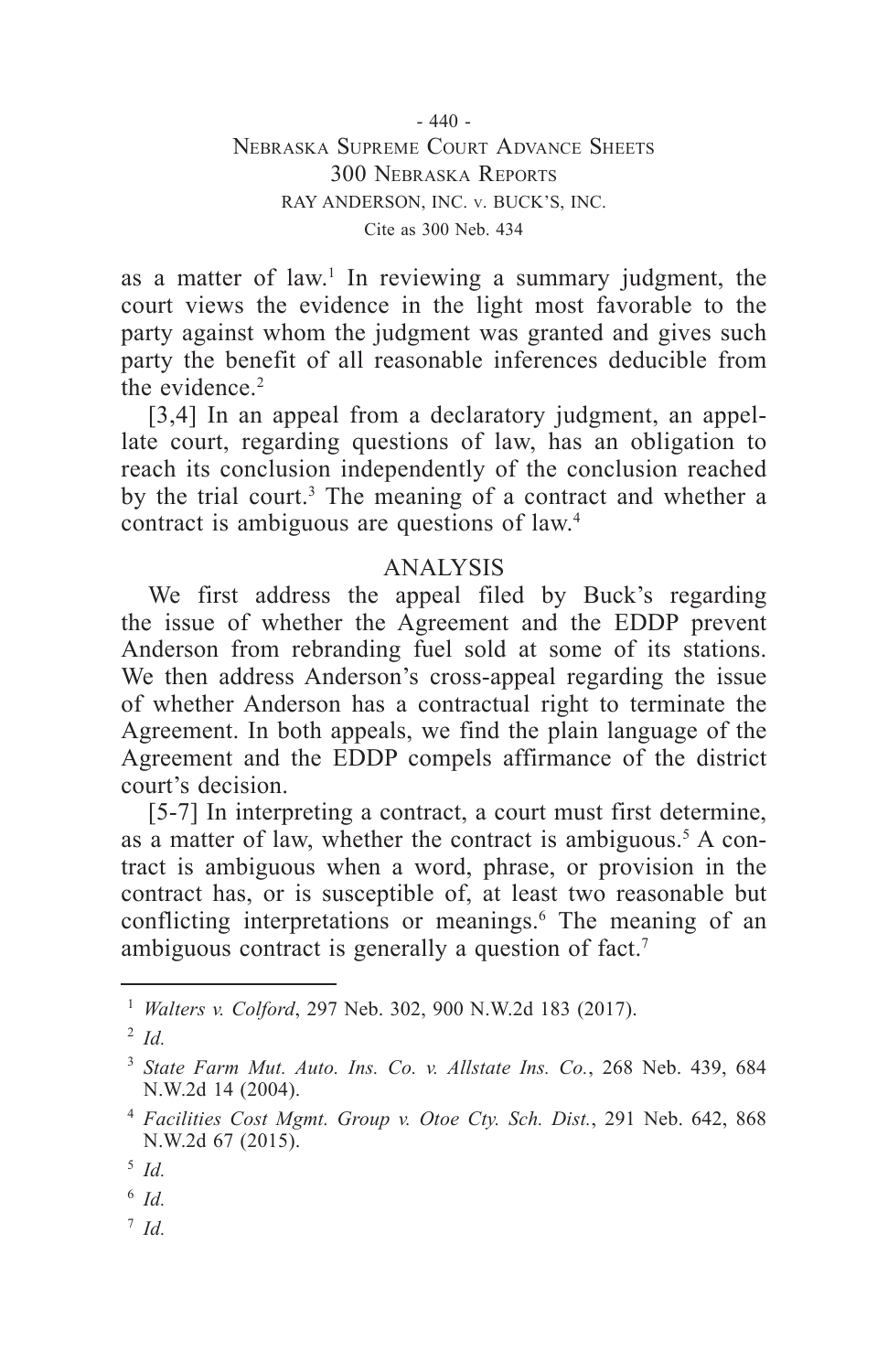[8-12] A contract written in clear and unambiguous language is not subject to interpretation or construction and must be enforced according to its terms.<sup>8</sup> The court must accord clear terms their plain and ordinary meaning as an ordinary or reasonable person would understand them.<sup>9</sup> The fact that the parties have suggested opposite meanings of a disputed instrument does not necessarily compel the conclusion that the instrument is ambiguous.10 A court is not free to rewrite a contract or to speculate as to terms of the contract which the parties have not seen fit to include.11 Extrinsic evidence is not permitted to explain the terms of a contract that is unambiguous.<sup>12</sup>

### BUCK'S APPEAL

The issue in the appeal filed by Buck's is whether the Agreement imposes an affirmative duty upon Anderson not to rebrand. We conclude, as a matter of law, that the terms of the Agreement and the EDDP are unambiguous and do not prevent Anderson from rebranding. As a result, the court did not err when it denied the motion for summary judgment filed by Buck's.

Buck's asserts that numerous provisions in the Agreement preclude Anderson from rebranding. Buck's points to sections 6, 19, 20, and 36 of the Agreement and contends that these provisions require Anderson to sell BP-branded fuel purchased from Buck's and thus prohibit rebranding. Anderson, for its

<sup>8</sup> *Frohberg Elec. Co. v. Grossenburg Implement*, 297 Neb. 356, 900 N.W.2d 32 (2017).

<sup>9</sup> *Kasel v. Union Pacific RR. Co.*, 291 Neb. 226, 865 N.W.2d 734 (2015).

<sup>10</sup> *Id*.; *Sack Bros. v. Tri-Valley Co-op.*, 260 Neb. 312, 616 N.W.2d 786  $(2000)$ .

<sup>11</sup> *Bedore v. Ranch Oil Co.*, 282 Neb. 553, 805 N.W.2d 68 (2011); *Gary's Implement v. Bridgeport Tractor Parts*, 270 Neb. 286, 702 N.W.2d 355  $(2005)$ .

<sup>12</sup> *In re Claims Against Pierce Elevator*, 291 Neb. 798, 868 N.W.2d 781 (2015).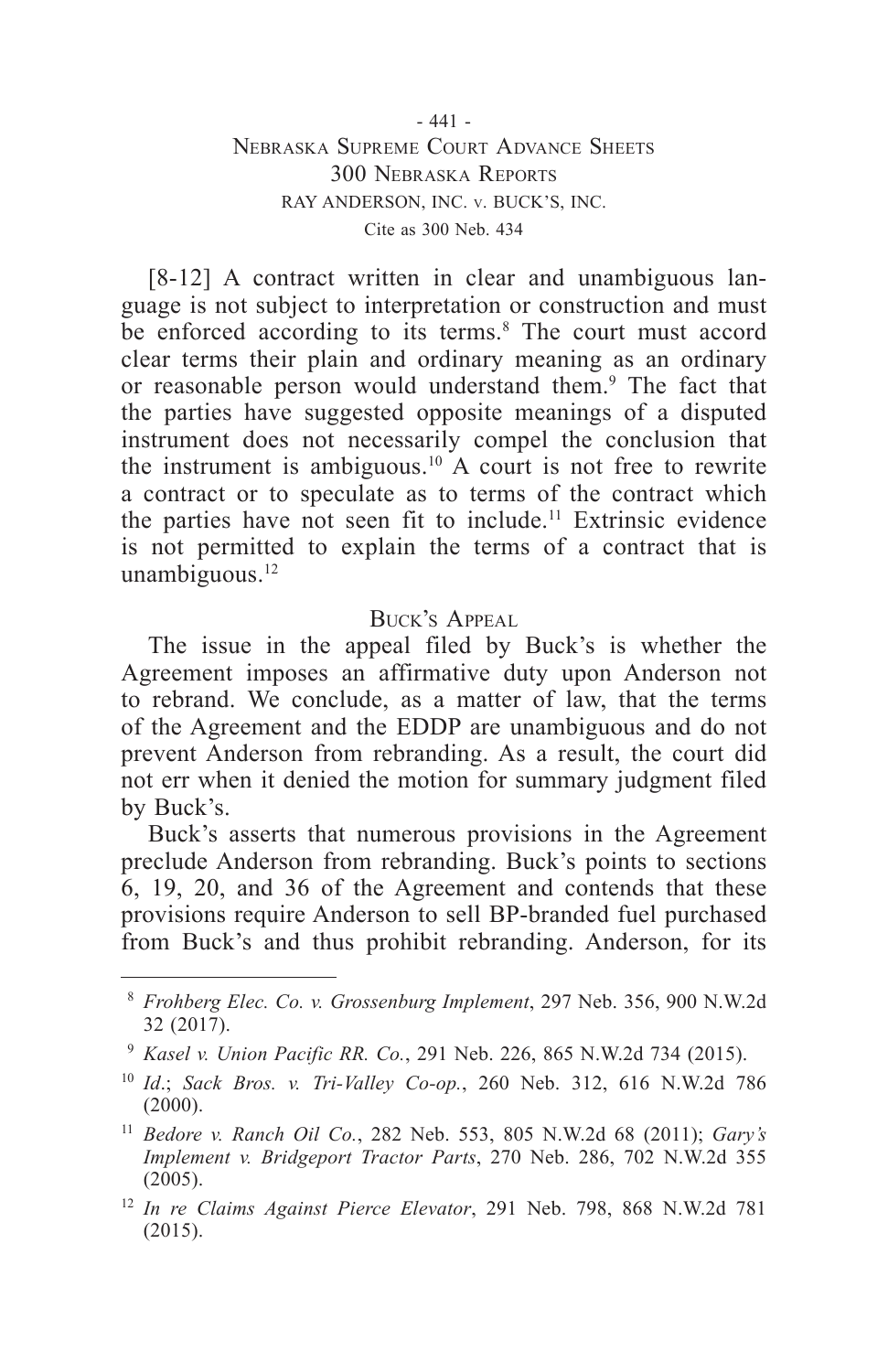part, makes counterarguments that those same terms of the Agreement do not prohibit it from selling fuel purchased from another source.

[13] Our inquiry as to the parties' agreement concerning rebranding, however, is not limited to the Agreement. The parties also entered into the EDDP on the same day as the Agreement. We consider and construe together instruments made in reference to and as part of the same transaction.<sup>13</sup> It is particularly clear that the Agreement and the EDDP must be construed together, because the agreements are related and are part of one transaction. The parties agreed that they are actually part of the *same agreement*: The first line of the EDDP states that it is "attached to and made a part of [the Agreement] dated [July 30, 2007,] between [Buck's] and [Anderson]."

The EDDP directly speaks to rebranding. Section 12 of the EDDP, titled "Independent Business," provides that "[n]othing herein shall obligate [Buck's] to sell or [Anderson] to purchase products, nor preclude [Anderson] from selling competitive-brand products . . . ." Buck's is forced to concede that section 12 pertains to rebranding, but it contends that the word "herein" limits the scope of that language. According to Buck's, "'herein'" must be understood as meaning "'in this'"14 and thus section 12 of the EDDP should be understood as governing the EDDP alone. Buck's argues the EDDP merely concerns fuel delivery and does not alter terms within the Agreement which preclude Anderson from selling competitive-brand products. We are not persuaded.

The attempt by Buck's to limit the scope of section 12 via the word "herein" fails because the parties explicitly made the EDDP part of the Agreement. Accordingly, the word "herein" must refer to both the Agreement and the EDDP.

<sup>13</sup> *McCord & Burns Law Firm v. Piuze*, 276 Neb. 163, 752 N.W.2d 580 (2008).

<sup>&</sup>lt;sup>14</sup> Brief for appellant at 14.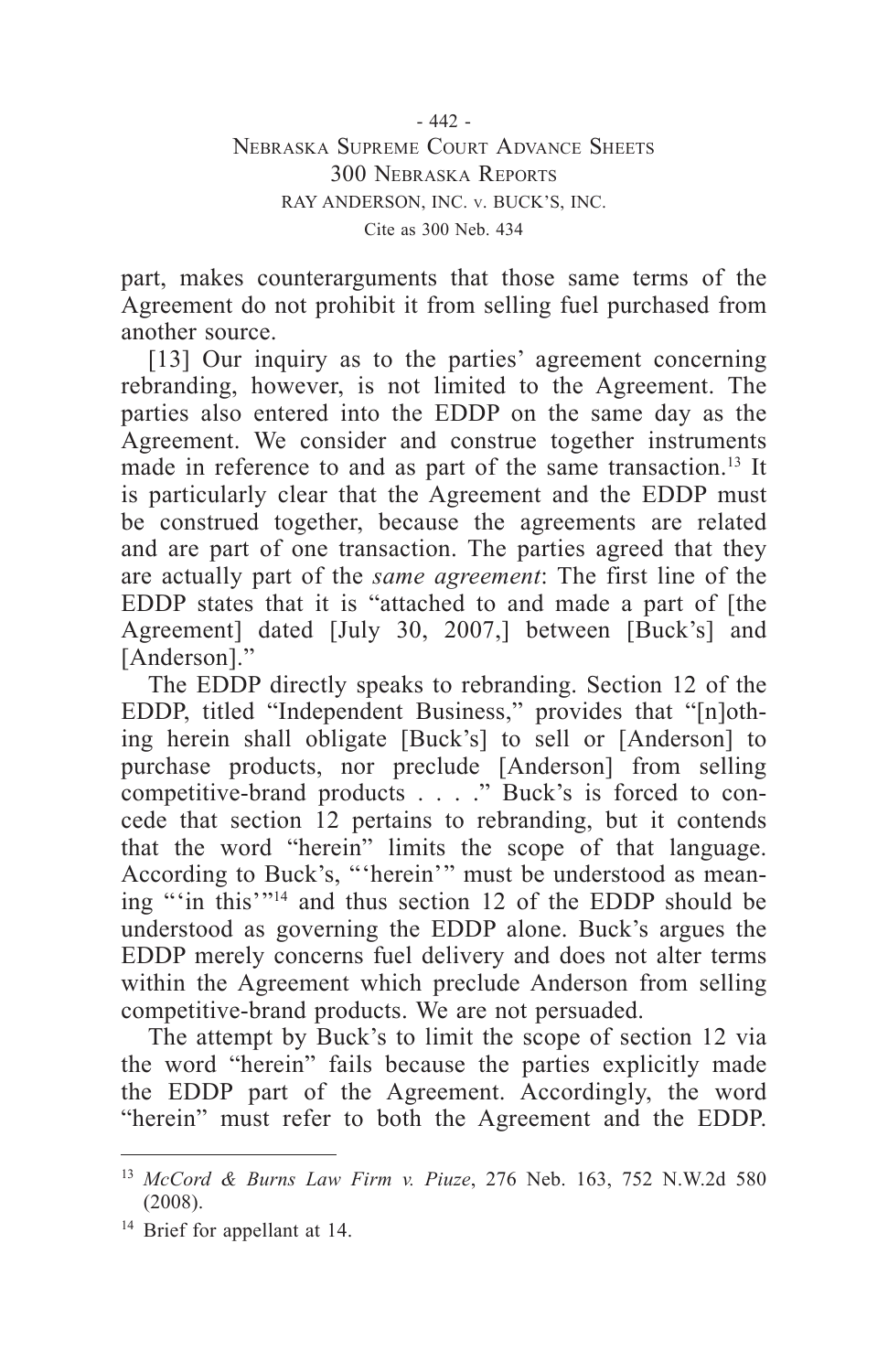Because the Agreement and the EDDP together constitute one agreement, it is difficult to see what purpose section 12 of the EDDP would serve under the interpretation provided by Buck's.

Having concluded that section 12 of the EDDP applies to both the Agreement and the EDDP, this case becomes considerably easier to resolve. Section 12 makes clear that there is nothing in the Agreement (or EDDP) that precludes Anderson from rebranding. And while we have not forgotten the various arguments Buck's premised on sections 6, 19, 20, and 36 of the Agreement, those arguments lose all of their force in light of the clear language permitting Anderson to rebrand in section 12 of the EDDP.

The most Buck's could accomplish with its arguments based on the terms of the Agreement would be to show a conflict between the Agreement and the EDDP. But that would not be enough, because section 10 of the EDDP directly speaks to that possibility. It provides that to the extent there is any conflict between the terms of the Agreement and the terms of the EDDP, the EDDP's terms shall control. Accordingly, there is no way Buck's can show that there is contractual ambiguity as to whether Anderson may rebrand, let alone show that the parties' agreements unambiguously prohibit rebranding.

[14] Because the unambiguous terms of the parties' agreements permit rebranding, we find that the district court correctly denied the motion for summary judgment filed by Buck's. Because we find that the terms of the Agreement and the EDDP are unambiguous, we need not address the final assignment of error of Buck's that the court erred by not resolving contractual ambiguities through a trial. An appellate court is not obligated to engage in an analysis that is not necessary to adjudicate the case and controversy before it.<sup>15</sup>

<sup>15</sup> *Woodmen of the World v. Nebraska Dept. of Rev.*, 299 Neb. 43, 907 N.W.2d 1 (2018).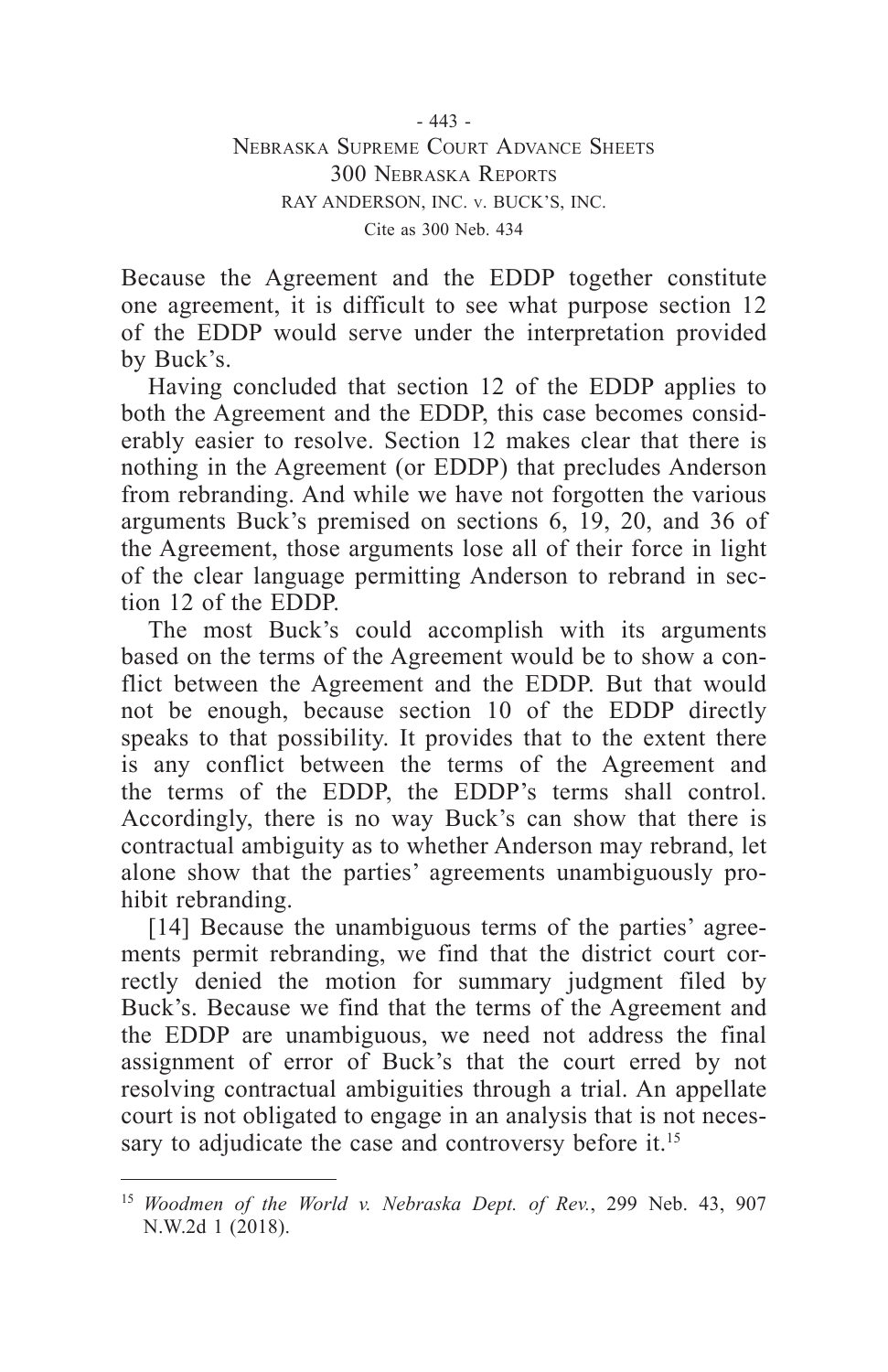#### - 444 -

### Nebraska Supreme Court Advance Sheets 300 Nebraska Reports RAY ANDERSON, INC. v. BUCK'S, INC. Cite as 300 Neb. 434

### Anderson's Cross-Appeal

The issue in Anderson's cross-appeal is whether the Agreement affords Anderson a right of termination. We conclude, as a matter of law, that the terms of the Agreement are unambiguous and afford Anderson no right of termination. As a result, the court did not err when it denied that aspect of Anderson's motion for summary judgment.

Anderson acknowledges the Agreement grants Buck's the sole authority to terminate and is silent regarding any right of termination held by Anderson, and Anderson does not challenge the enforceability of a unilateral right to terminate a contract under Nebraska law. Anderson is concerned, however, that the Agreement is for an indefinite period and may no longer be "commercially reasonable,"<sup>16</sup> especially where the Agreement does not obligate Anderson to buy BP-branded fuel exclusively from Buck's. Anderson argues this court should fill the gap under Nebraska's Uniform Commercial Code, specifically Neb. U.C.C. § 2-309(2) and (3) (Reissue 2001), in order to grant Anderson both an uncontracted-for right of termination and to provide that such right of termination is effective upon reasonable notice. This we will not do.

Sections 19 and 20 of the Agreement contemplate that the power to terminate is held by only Buck's, and there are no similar provisions in the Agreement or the EDDP providing such a right to Anderson. Section 36 provides that even in a situation such as this case, where Anderson has elected to rebrand, Anderson would not have the power to terminate and the Agreement "shall remain in effect."

Section 2-309(2) of the Uniform Commercial Code states, "Where the contract provides for successive performances but is indefinite in duration it is valid for a reasonable time but unless otherwise agreed may be terminated at any time by either party." Buck's argues that § 2-309(2) does not apply, because the parties "otherwise agreed" that Buck's

<sup>&</sup>lt;sup>16</sup> Brief for appellee on cross-appeal at 22.